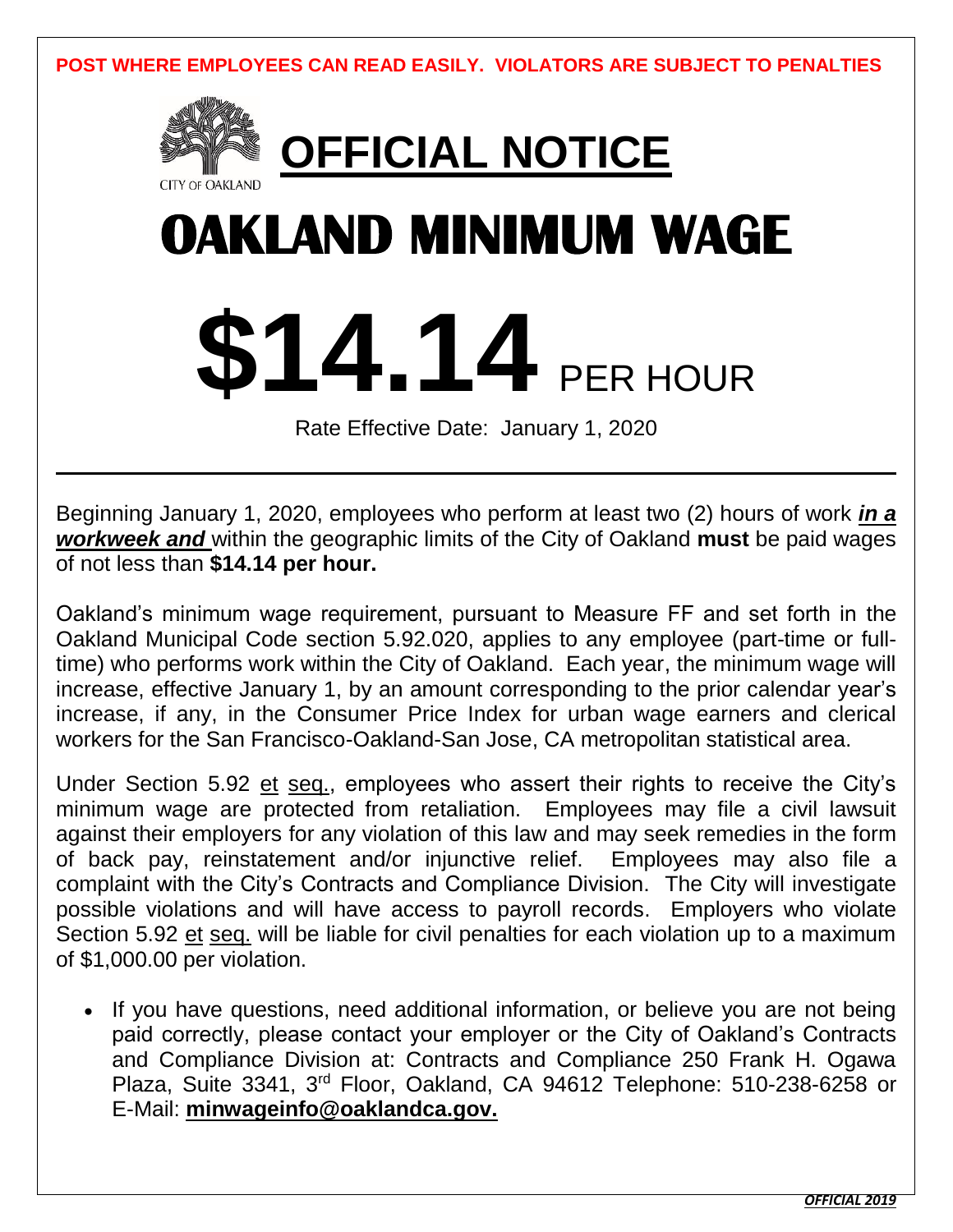

Pursuant to Measure FF and Oakland Municipal Code section 5.92.030, all employers must provide paid sick leave to each employee (part-time, full-time, and temporary) who performs at least two (2) hours of work *in a particular workweek and* within the geographic limits of the City of Oakland. Employees begin accruing paid sick leave on March 2, 2015 for employees working for an employer on or before that date. Employees who are hired after March 2, 2015 may not use any paid sick leave until after ninety (90) calendar days of employment.

Employees accrue one (1) hour of paid sick leave for every thirty (30) hours worked in the City of Oakland. Employees of employers for which fewer than ten (10) persons (including full-time, part-time, and temporary employees) work for compensation during any given week may have up to forty (40) hours of accrued paid sick leave saved at any time. Employees of other employers may have up to seventy-two (72) hours of accrued paid sick leave at any time. Employers may provide greater sick leave benefits than that mandated by Section 5.92.030. An employee's accrued paid sick leave will carry over from year to year but is not paid out at the time of separation of employment. Employees may use their accrued paid sick leave for their own medical care or to aid or care for a family member or designated person.

Under Section 5.92 et seq., employees who assert their rights to paid sick leave are protected from retaliation. Employees may file a civil lawsuit against their employers for any violation of this law and may seek remedies in the form of back pay, reinstatement and/or injunctive relief. Employees may also file a complaint with the City's Contracts and Compliance Division. The City will investigate possible violations and will have access to payroll records. Employers who violate Section 5.92 et seq. will be liable for civil penalties for each violation up to a maximum of \$1,000.00 per violation.

• If you have questions, need additional information, or believe you are not being paid correctly, please contact your employer or the City of Oakland's Contracts and Compliance Division at: Contracts and Compliance 250 Frank H. Ogawa Plaza, Suite 3341, 3rd Floor, Oakland, CA 94612 Telephone: 510-238-6258 or E-Mail: **minwageinfo@oaklandca.gov.**